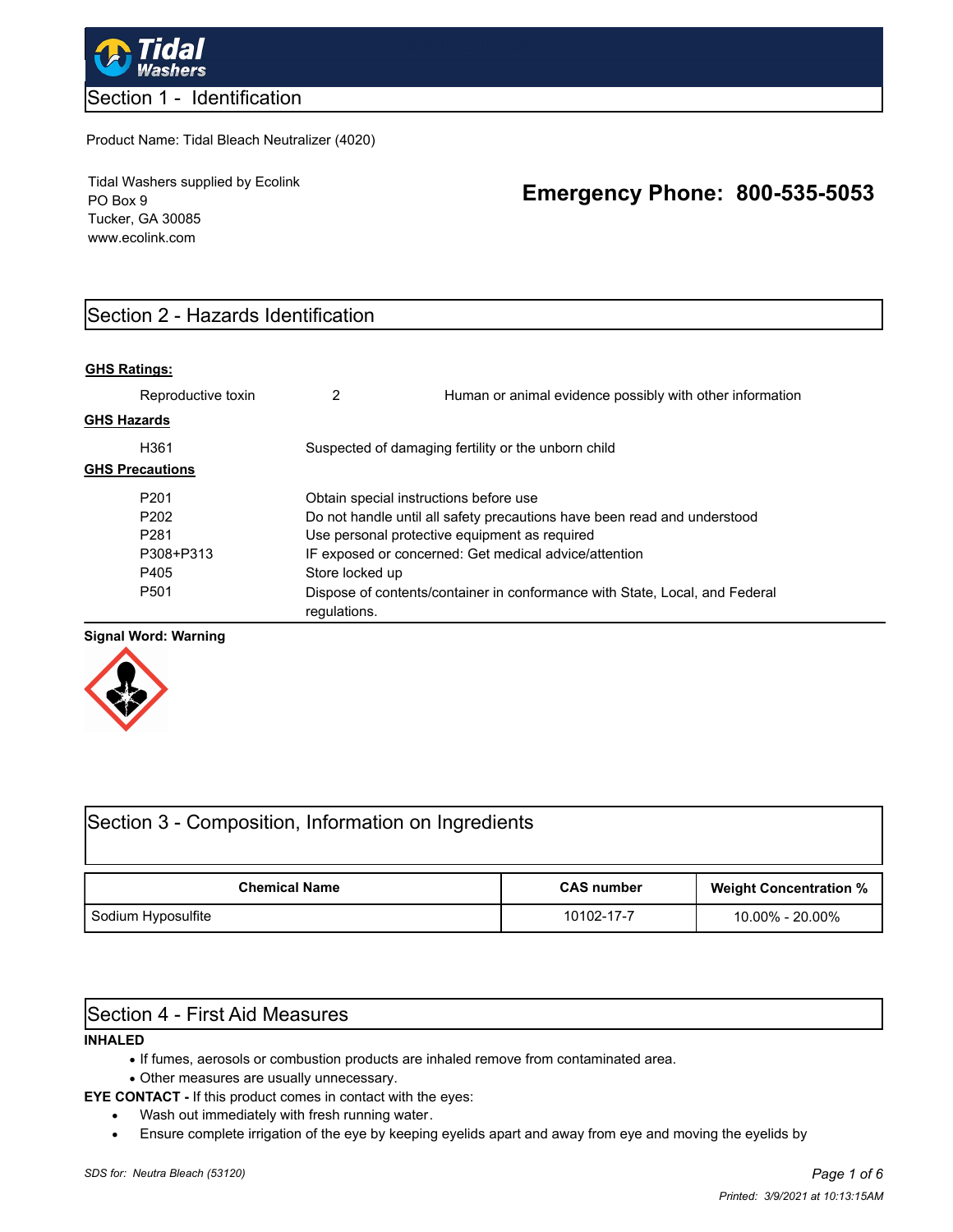occasionally lifting the upper and lower lids.

- Seek medical attention without delay; if pain persists or recurs seek medical attention.
- Removal of contact lenses after an eye injury should only be undertaken by skilled personnel.

**SKIN -** If skin contact occurs:

- · Immediately remove all contaminated clothing, including footwear.
- · Flush skin and hair with running water (and soap if available).
- Seek medical attention in event of irritation.

#### **IF SWALLOWED:**

- If swallowed do NOT induce vomiting.
- If vomiting occurs, lean patient forward or place on left side (head-down position, if possible) to maintain open airway and prevent aspiration.
- Observe the patient carefully.
- Never give liquid to a person showing signs of being sleepy or with reduced awareness; i.e. becoming unconscious.
- Give water to rinse out mouth, then provide liquid slowly and as much as casualty can comfortably drink.
- Seek medical advice.

#### **NOTES TO PHYSICIAN:** Treat symptomatically

| Section 5 - Fire Fighting Measures |     |  |  |  |  |
|------------------------------------|-----|--|--|--|--|
| Flash Point: N/A                   |     |  |  |  |  |
| LEL                                | UEL |  |  |  |  |

#### **EXTINGUISHING MEDIA:**

- There is no restriction on the type of extinguisher which may be used.
- Use extinguishing media suitable for surrounding area.

#### **FIRE FIGHTING**

- Alert Fire Department and tell them location and nature of hazard.
- Wear breathing apparatus plus protective gloves in the event of a fire.
- Prevent, by any means available, spillage from entering drains or water courses.
- Use fire fighting procedures suitable for surrounding area.
- DO NOT approach containers suspected to be hot.
- Cool fire exposed containers with water spray from a protected location.
- If safe to do so, remove containers from path of fire.

Equipment should be thoroughly decontaminated after use.

# Section 6 - Accidental Release Measures

#### **MINOR SPILLS**

- · Clean up all spills immediately.
- Avoid breathing vapors and contact with skin and eyes.
- Control personal contact with the substance, by using protective equipment.
- · Contain and absorb spill with sand, earth, inert material or vermiculite.
- · Wipe up.
- Place in a suitable, labeled container for waste disposal.

#### **MAJOR SPILLS**

Moderate hazard.

- · Clear area of personnel and move upwind.
- Alert Fire Department and tell them location and nature of hazard.
- Wear breathing apparatus plus protective gloves.
- · Prevent, by any means available, spillage from entering drains or water course.
- Stop leak if safe to do so.
- Contain spill with sand, earth or vermiculite.
- Collect recoverable product into labeled containers for recycling.
- Neutralize/decontaminate residue (see Section 13 for specific agent).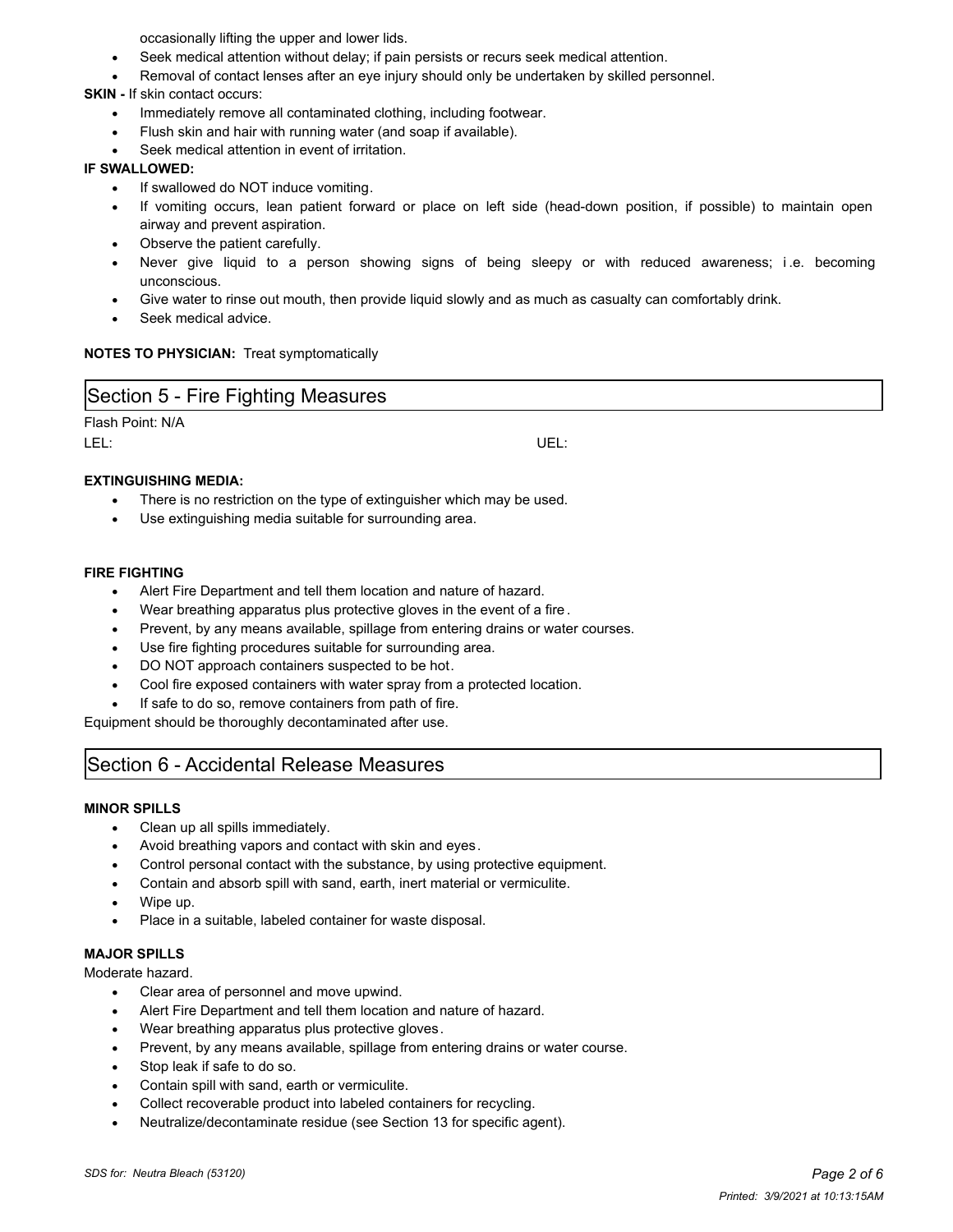- Collect solid residues and seal in labeled drums for disposal.
- Wash area and prevent runoff into drains.
- After clean up operations, decontaminate and launder all protective clothing and equipment before storing and re-using.

If contamination of drains or waterways occurs, advise emergency services.

## Section 7 - Handling & Storage

#### **PROCEDURE FOR HANDLING**

- Avoid all personal contact, including inhalation.
- Wear protective clothing when risk of exposure occurs.
- Use in a well-ventilated area.
- Avoid contact with moisture.
- Avoid contact with incompatible materials.
- When handling, DO NOT eat, drink or smoke.
- Keep containers securely sealed when not in use.
- Avoid physical damage to containers.
- Always wash hands with soap and water after handling.
- · Work clothes should be laundered separately. Launder contaminated clothing before re-use.
- Use good occupational work practice.
- · Observe manufacturer's storage and handling recommendations contained within this MSDS.
- Atmosphere should be regularly checked against established exposure standards to ensure safe working conditions are maintained.
- DO NOT allow clothing wet with material to stay in contact with skin

#### **SUITABLE CONTAINER**

- Polyethylene or polypropylene container.
- Packing as recommended by manufacturer.
- Check all containers are clearly labeled and free from leaks.

#### **STORAGE INCOMPATIBILITY:** None known.

#### **STORAGE REQUIREMENTS**

- Store in original containers.
- Keep containers securely sealed.
- Store in a cool, dry, well-ventilated area.
- Store away from incompatible materials and foodstuff containers.
- Protect containers against physical damage and check regularly for leaks.
- · Observe manufacturer's storage and handling recommendations contained within this MSDS.

| Section 8 - Exposure Controls/Personal Protection |                             |                              |                              |  |  |  |  |  |
|---------------------------------------------------|-----------------------------|------------------------------|------------------------------|--|--|--|--|--|
| <b>Chemical Name / CAS No.</b>                    | <b>OSHA Exposure Limits</b> | <b>ACGIH Exposure Limits</b> | <b>Other Exposure Limits</b> |  |  |  |  |  |
| Sodium Hyposulfite<br>10102-17-7                  | Not Established             | Not Established              | Not Established              |  |  |  |  |  |

#### **ENGINEERING CONTROLS**

Engineering controls are used to remove a hazard or place a barrier between the worker and the hazard. Well-

designed engineering controls can be highly effective in protecting workers and will typically be independent of worker interactions to provide this high level of protection.

The basic types of engineering controls are:

Process controls which involve changing the way a job activity or process is done to reduce the risk. Enclosure and/or isolation of emission source which keeps a selected hazard "physically" away from the worker and ventilation that strategically "adds" and "removes" air in the work environment. Ventilation can remove or dilute an air contaminant if designed properly. The design of a ventilation system must match the particular process and chemical or contaminant in use.

Employers may need to use multiple types of controls to prevent employee overexposure.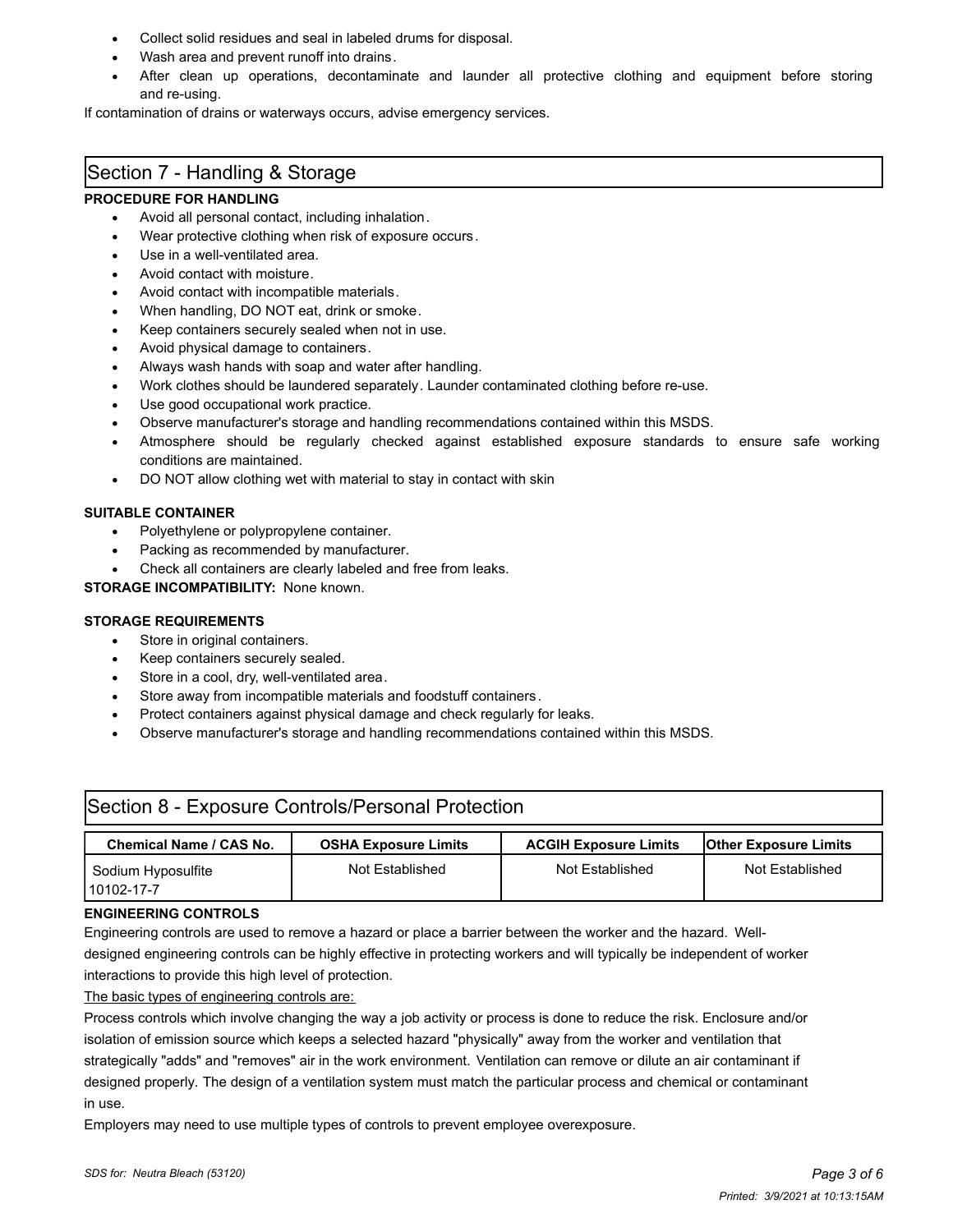General exhaust is adequate under normal operating conditions. Local exhaust ventilation may be required in specific circumstances. If risk of overexposure exists, wear approved respirator. Correct fit is essential to obtain adequate protection. Provide adequate ventilation in warehouse or closed storage areas.

#### **RESPIRATOR**

The local concentration of material, quantity and conditions of use determine the type of personal protective equipment required.

For further information consultor your Occupational Health and Safety Advisor.

#### **EYE**

- Safety glasses with side shields.
- · Chemical goggles.
- Contact lenses may pose a special hazard; soft contact lenses may absorb and concentrate irritants. A written policy document, describing the wearing of lens or restrictions on use, should be created for each workplace or task. This should include a review of lens absorption and adsorption for the class of chemicals in use and an account of injury experience. Medical and first-aid personnel should be trained in their removal and suitable equipment should be readily available. In the event of chemical exposure, begin eye irrigation immediately and remove contact lens as soon as practicable. Lens should be removed at the first signs of eye redness or irritation - lens should be removed in a clean environment only after workers have washed hands thoroughly. [CDC NIOSH Current Intelligence Bulletin 59], [AS/NZS 1336 or national equivalent]

#### **HANDS/FEET**

- · Wear chemical protective gloves, e.g. PVC.
- Wear safety footwear or safety gumboots, e.g. Rubber

The selection of the suitable gloves does not only depend on the material, but also on further marks of quality which vary from manufacturer to manufacturer. Where the chemical is a preparation of several substances, the resistance of the glove material cannot be calculated in advance and has therefore to be checked prior to the application.

The exact break through time for substances has to be obtained from the manufacturer of the protective gloves and has to be observed when making a final choice.

Suitability and durability of glove type is dependent on usage. Important factors in the selection of gloves include:

- frequency and duration of contact,
- · chemical resistance of glove material,
- glove thickness and
- dexterity

Select gloves tested to a relevant standard (e.g. Europe EN 374, US F739, AS/NZS 2161.1 or national equivalent).

- When prolonged or frequently repeated contact may occur, a glove with a protection class of 5 or higher (breakthrough time greater than 240 minutes according to EN 374, AS/NZS 2161.10.1 or national equivalent) is recommended.
- · When only brief contact is expected, a glove with a protection class of 3 or higher (breakthrough time greater than 60 minutes according to EN 374, AS/NZS 2161.10.1 or national equivalent) is recommended.
- Contaminated gloves should be replaced.

Gloves must only be worn on clean hands. After using gloves, hands should be washed and dried thoroughly .

Application of a non-perfumed moisturizer is recommended.

# Section 9 - Physical & Chemical Properties

#### **Appearance** Clear Liquid **pH** 8.0-9.5

**Color** Blue **Specific Gravity** 1.07-1.09

### Section 10 - Stability & Reactivity

#### **CONDITIONS CONTRIBUTING TO INSTABILITY**

- Presence of incompatible materials.
- Product is considered stable.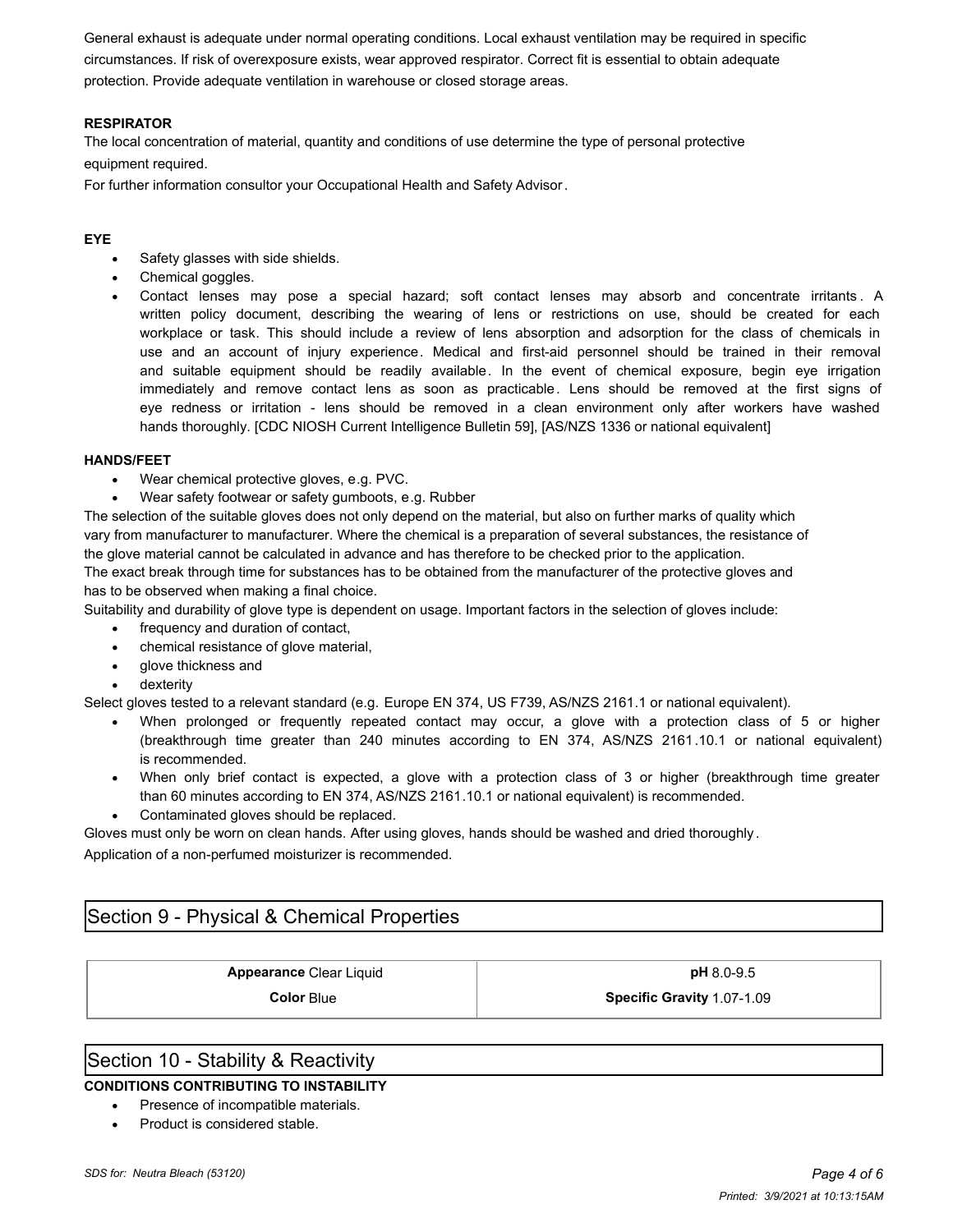· Hazardous polymerization will not occur.

#### **STABLE**

**Incompatibilities:**

**Decomposition:**

Hazardous polymerization will not occur.

#### Section 11 - Toxicological Information

#### **Mixture Toxicity POTENTIAL HEALTH EFFECTS ACUTE HEALTH EFFECTS**

**SWALLOWED:** Accidental ingestion of the material may be damaging to the health of the individual.

**EYE:** Limited evidence exists, or practical experience suggests, that the material may cause eye irritation in a substantial number of individuals and/or is expected to produce significant ocular lesions which are present twenty-four hours or more after instillation into the eye(s) of experimental animals . Repeated or prolonged eye contact may cause inflammation characterized

**SKIN:** Skin contact is not thought to have harmful health effects (as classified under EC Directives); the material may still produce health damage following entry through wounds, lesions or abrasions .. Limited evidence exists, or practical experience predicts, that the material either produces inflammation of the skin in a substantial number of individuals following direct contact, and/or produces significant inflammation when applied to the healthy intact skin of animals, for up to four hours, such inflammation being present twenty-four hours or more after the end of the exposure period. Skin irritation may also be present after prolonged or repeated exposure; this may result in a form of contact dermatitis (nonallergic). The dermatitis is often characterised by skin redness (erythema) and swelling (oedema) which may progress to blistering (vesiculation), scaling and thickening of the epidermis . At the microscopic level there may be intercellular oedema of the spongy layer of the skin (spongiosis) and intracellular oedema of the epidermis . Open cuts, abraded or irritated skin should not be exposed to this material. Entry into the blood-stream through, for example, cuts, abrasions, puncture wounds or lesions, may produce systemic injury with harmful effects . Examine the skin prior to the use of the material and ensure that any external damage is suitably protected.

**INHALED:** The material is not thought to produce either adverse health effects or irritation of the respiratory tract following inhalation (as classified by EC Directives using animal models). Nevertheless, adverse systemic effects have been produced following exposure of animals by at least one other route and good hygiene practice requires that exposure be kept to a minimum and that suitable control measures be used in an occupational setting.

**CHRONIC HEALTH EFFECTS:** Long-term exposure to the product is not thought to produce chronic effects adverse to health (as classified by EC Directives using animal models); nevertheless exposure by all routes should be minimized as a matter of course.

**TOXICITY AND IRRITATION**: Not available. Refer to individual constituents.

CAS Number Description % Weight Carcinogen Rating

# Section 12 - Ecological Information

No Information

### **Component Ecotoxicity**

# Section 13 - Disposal Considerations

Legislation addressing waste disposal requirements may differ by Federal, State, County and City. Each user must refer to laws operating in their area. In some areas, certain wastes must be tracked. A Hierarchy of Controls seems to be common - the user should investigate:

*SDS for: Neutra Bleach (53120) Page 5 of 6*